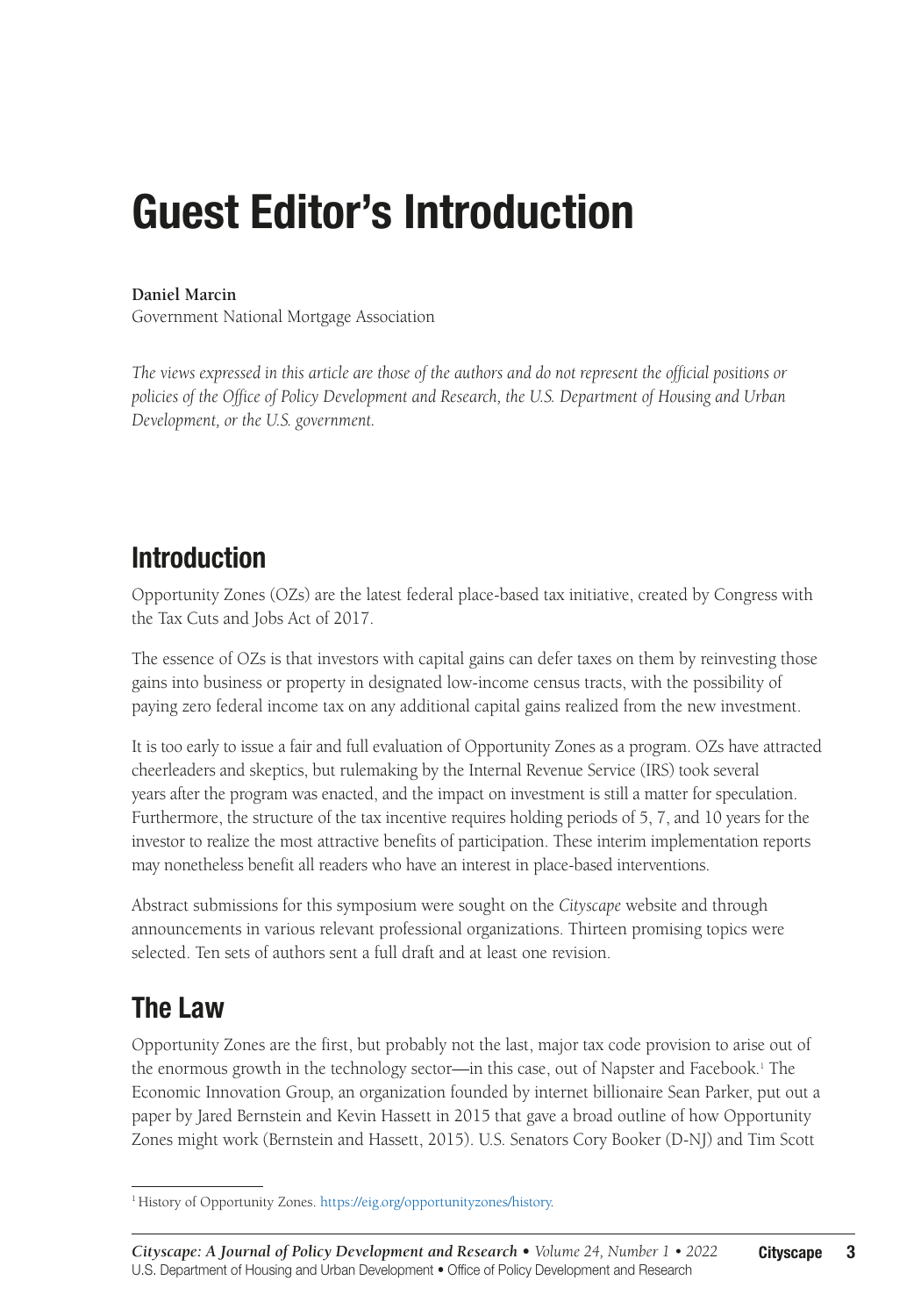(R-SC)2 became the main boosters of legislation to create Opportunity Zones. The Booker/Scott legislation did not become law on its own but was added into HR  $1^{\rm_3}$  of 2017, also known as the Tax Cuts and Jobs Act (TCJA), by Senate amendment<sup>4</sup> after not appearing in the original bill.

Opportunity Zones allow investors with capital gains to reinvest that money into Qualified Opportunity Funds (QOF), which then invest in OZs. Doing so has three main benefits.

- 1. The capital gains tax due on the original investment sale is deferred until the sale of the QOF investment or the end of 2026, whichever comes first.
- 2. If the investor holds the QOF investment for 5 years, the cost basis of the investment is increased by 10 percent. If held for 7 years, or 2 additional years, the cost basis increases by an additional 5 percent.
- 3. If the QOF investment is held for 10 years, then no tax is due on any gains on the OZ investment (IRS, 2021a).<sup>5</sup>

For additional discussion of the provisions of the law, see the author's article in an earlier issue of *Cityscape* (Marcin, 2020) and the article by Blake Christian and Hank Berkowitz in this symposium.

With the legislative process completed, the next steps were the regulatory process and the designation process, which happened simultaneously.

The OZ statute required the IRS to draw new lines, both geographic and legal. The law says that investments in Opportunity Zone businesses, partnerships, business property, or stock are eligible for the law's benefits, but the IRS needed to clarify what it means to be an Opportunity Zone business or property. Consider two (absurd) extremes: (a) Should having one employee or post office box in one Opportunity Zone be enough to qualify for OZ benefits? (b) Should having one customer or employee outside an Opportunity Zone be enough to disqualify one from receiving the OZ benefits? The IRS ruled that, to qualify as an Opportunity Zone business, that business must earn at least 50 percent of its gross income from activity inside an OZ. That amount can be computed by either hours of work, dollar amounts of paid-for services, or tangible property (IRS, 2021b). Opportunity Zone business property must be used "substantially all" of the time in an OZ. The IRS gives an example of a landscaping property that is kept overnight in an OZ and then used during the day, sometimes in OZs and sometimes not; to qualify, "substantially all" of that use (at least 70 percent of the time) must be in OZs (IRS, 2021c).

<sup>&</sup>lt;sup>2</sup> Opportunity Zones are frequently called "bipartisan" due to the cooperation of Democrat Cory Booker and Republican Tim Scott, but in the end, not a single Democrat voted for the Tax Cuts and Jobs Act in either the House ([https://clerk.house.gov/Votes/2017699\)](https://clerk.house.gov/Votes/2017699) or the Senate ([https://www.senate.gov/legislative/LIS/roll\\_call\\_lists/roll\\_call\\_](https://www.senate.gov/legislative/LIS/roll_call_lists/roll_call_vote_cfm.cfm?congress=115&session=1&vote=00323#position) [vote\\_cfm.cfm?congress=115&session=1&vote=00323#position\)](https://www.senate.gov/legislative/LIS/roll_call_lists/roll_call_vote_cfm.cfm?congress=115&session=1&vote=00323#position), so that description is debatable.

<sup>&</sup>lt;sup>3</sup> "H.R.1 - An Act to provide for reconciliation pursuant to titles II and V of the concurrent resolution on the budget for fiscal year 2018." 115th Congress (2017–18), Public Law 115-97, December 22, 2017. [https://www.congress.gov/](https://www.congress.gov/bill/115th-congress/house-bill/1/text/pl) [bill/115th-congress/house-bill/1/text/pl](https://www.congress.gov/bill/115th-congress/house-bill/1/text/pl). This is the final public law version of TCJA.

<sup>4 &</sup>quot;H.R.1 - An Act to provide for reconciliation pursuant to titles II and V of the concurrent resolution on the budget for fiscal year 2018." 115th Congress (2017-2018), Engrossed Amendment Senate No: 115-97, December 14, 2017. [https://www.congress.gov/bill/115th-congress/house-bill/1/text/eas.](https://www.congress.gov/bill/115th-congress/house-bill/1/text/eas) This version, amended by the Senate, features OZs, whereas the version introduced into the Senate does not.

<sup>&</sup>lt;sup>5</sup> As with all tax regulations, uncommon exceptions to these broad rules likely occur.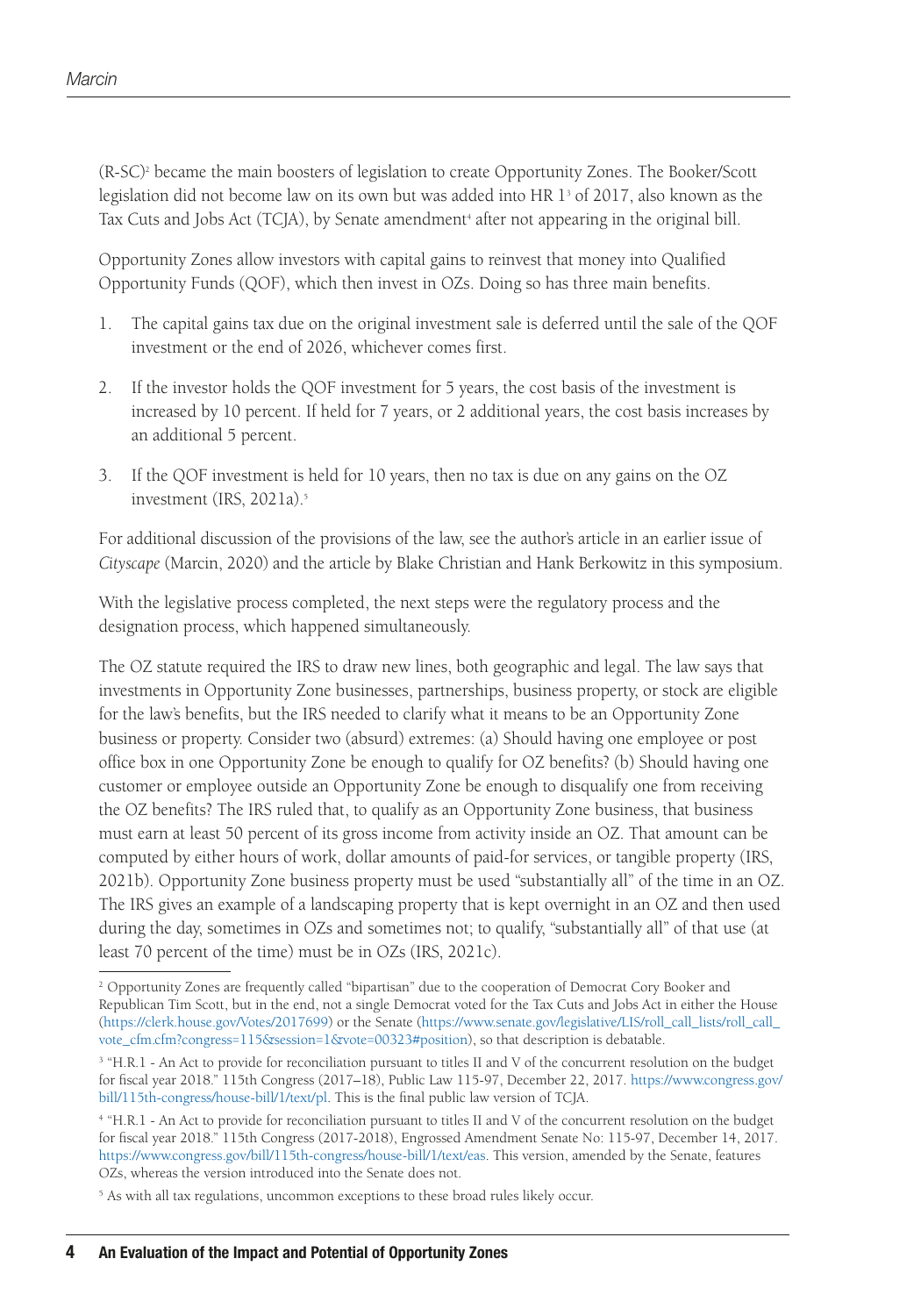After some initial guidance from the IRS but before the completion of the rulemaking process, each state and territory's executive (usually the governor) was empowered to select OZs within the state. Any "low-income community"<sup>6</sup> qualified, generally a census tract with (a) a 20-percent poverty rate or higher, (b) a median family income of 80 percent or less than the metropolitan median family income, or (c) if not located in a metropolitan area, a median family income less than 80 percent of the state median family income. Executives could also select some tracts contiguous to low-income communities as long as the tract's median income was not more than 25 percent higher than the adjacent low-income community; as long as both the directly qualifying and the contiguous tract were selected; and as long as no more than 5 percent of all designations in that state were contiguous zones.7 Executives could select 25 percent of all tracts that were eligible, with a minimum of 25 in a state. In total, 8,766 OZs were designated (Community Development Financial Institutions Fund, n.d.).

For future evaluators of this program, a few intergovernmental complications are worth noting. First, OZ benefits are for federal capital gains tax. Most states align their capital gains taxation rules with federal rules; however, some states have moved to decouple from the IRS rules and not provide OZ benefits on any state tax due. Second, the federal government has made several investments of its own in OZs, either with explicit spending or prioritization of grant dollars (White House Opportunity and Revitalization Council, 2020). Thus, any researcher looking to evaluate the effect of OZs will have to pay attention to any confounding factors, such as different treatment across states or different levels of federal spending or investment in OZs compared with the tracts not selected.

# Other Place-Based Policies

This is not the first place-based policy for economic revitalization. Previous efforts include the federal Empowerment Zones and Enterprise Communities and various efforts at the state level and internationally. Most other programs were "programs" in a way that Opportunity Zones are not; they had a qualification, application, and selection process, and the selected areas received federal block grant money. By contrast, Opportunity Zones provide direct benefits only to the investors. No direct payment or tax cut is provided to anybody working in an OZ, running an existing business in an OZ, or who already owns property in an OZ, although in theory, all of those people reap indirect benefits from a lowering of the cost of capital (for more information on those other incentives, see Marcin, 2019).

# Featured Articles

This symposium begins with an article by Blake Christian and Hank Berkowitz, who provide a summary of how OZs work, detail on some of the more complicated topics, and advice on how states and localities can improve their approach to maximize benefits for their citizens. The authors

<sup>6 &</sup>quot;26 U.S. Code § 45D—New Markets Tax Credit." Cornell Law School, Legal Information Institute. [https://www.law.](https://www.law.cornell.edu/uscode/text/26/45D) [cornell.edu/uscode/text/26/45D](https://www.law.cornell.edu/uscode/text/26/45D).

<sup>7 &</sup>quot;26 USC 1400Z-1." From Title 26-Internal Revenue Code, Subtitle A-Income Taxes, Chapter 1-Normal Taxes and Surtaxes, Subchapter Z-Opportunity Zones. [https://uscode.house.gov/view.xhtml?req=granuleid:USC-prelim-title26](https://uscode.house.gov/view.xhtml?req=granuleid:USC-prelim-title26-section1400Z-1&num=0&edition=prelim) [section1400Z-1&num=0&edition=prelim](https://uscode.house.gov/view.xhtml?req=granuleid:USC-prelim-title26-section1400Z-1&num=0&edition=prelim).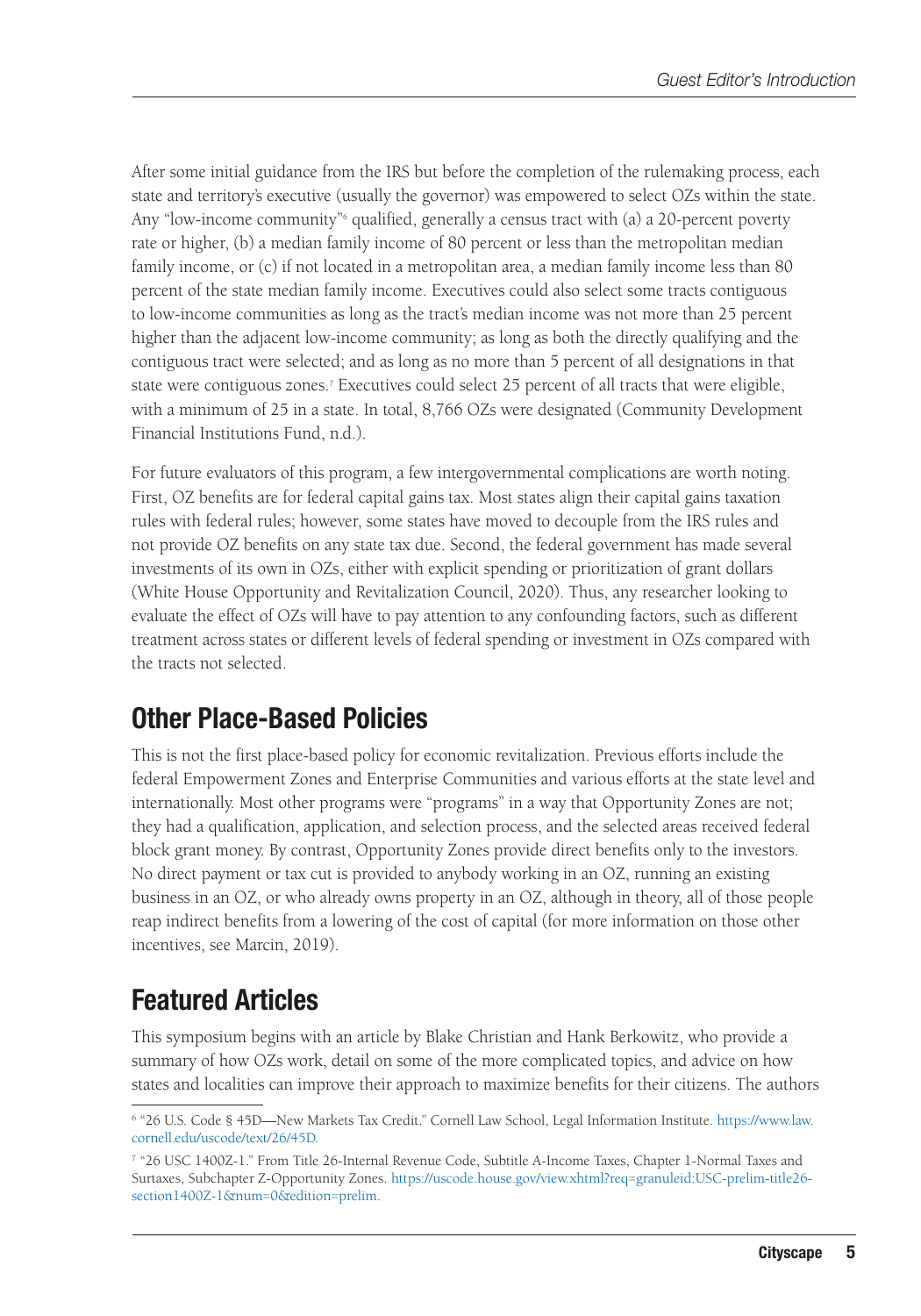discuss esoteric provisions in simple language and draw clear comparisons between past law and current law and between prohibited investments and allowed investments. In particular, the reader can look to this article for a discussion and examples of how to pair the Low-Income Housing Tax Credit and other federal programs with OZs.

Next is a pair of articles on designations of OZs and missed opportunities or room for improvement in Baltimore and in Oregon, the first from Michael Snidal and Sandra Newman and the second from James Matonte, Robert Parker, and Benjamin Y. Clark. The authors of each article conducted dozens of interviews with a variety of OZ players, and each interviewee critiqued the actions of state or local government. These authors offer a series of constructive suggestions to elected officials and civil servants at all levels of government. Snidal and Newman advocate for the cancellation of OZ designation for several richer tracts; the expansion of OZ benefits to all investors, not just those with eligible capital gains; greater reporting requirements; and a greater role for Community Development Financial Institutions. Matonte, Parker, and Clark suggest that greater networking is needed between community advocates, investors, and governments, and that all players can contribute more to that effort. The authors note that these census tracts may suffer less from taxes on capital investment being too high than from the barriers to investment in people.

The next two articles cluster the OZs selected by the executives into groups based on common characteristics. The first is from Janet Li, Richard Duckworth, and Erich Yost of HUD and the second from Jamaal Green of the University of Pennsylvania and Wei Shi of Travelers Insurance. Only about 25 percent of eligible tracts could be selected, but what are some descriptive statistics on those tracts? Each paper uses principal components analysis to break down the set of OZs into just a few clusters. Li, Duckworth, and Yost categorize OZs into five broad categories: "rural, small-town, and tribal communities (35 percent of Opportunity Zones); underinvested majority-Black communities (26 percent); suburban majority-Hispanic families (19 percent); growing job hubs (13 percent); and metropolitan immigrant communities (6 percent)."<sup>8</sup> Green and Shi use employment data and the Census Neighborhood Deprivation Index to find nine groups of OZs, with two clusters appearing to be high-opportunity, high-employment, high-investment tracts, which were selected as OZs at higher rates than other clusters' tracts. This case study in Portland indicates that tracts with low need may have crowded more disinvested areas out of designation.

Some analysts treat OZs as simply a real estate investment tax cut. Yanling Mayer and Edward Pierzak examine the effect of OZ designation on single-family home prices by comparing the CoreLogic data between OZs and tracts that were eligible for OZ designation but not selected. With a difference-in-difference approach and a rich set of control variables thanks to the detailed CoreLogic data, the authors find that OZ tracts saw lower home price appreciation than did non-selected tracts before 2017. After 2017, however, OZ tracts had a 6.8-percent greater home price appreciation through 2020 over the eligible-but-not-selected tracts. Mayer and Pierzak also looked at the age of properties and hypothesize that older properties will more likely be investment properties; the authors' analysis confirms a larger premium for OZ designation for older properties.

An increasing focus of U.S. housing research is on *gentrification*. Haydar Kurban, Charlotte Otabor, Bethel Cole-Smith, and Gauri Shankar Gautam examine this trend in OZs in the District of

<sup>8</sup> Li, Duckworth, and Yost, this volume, page 75.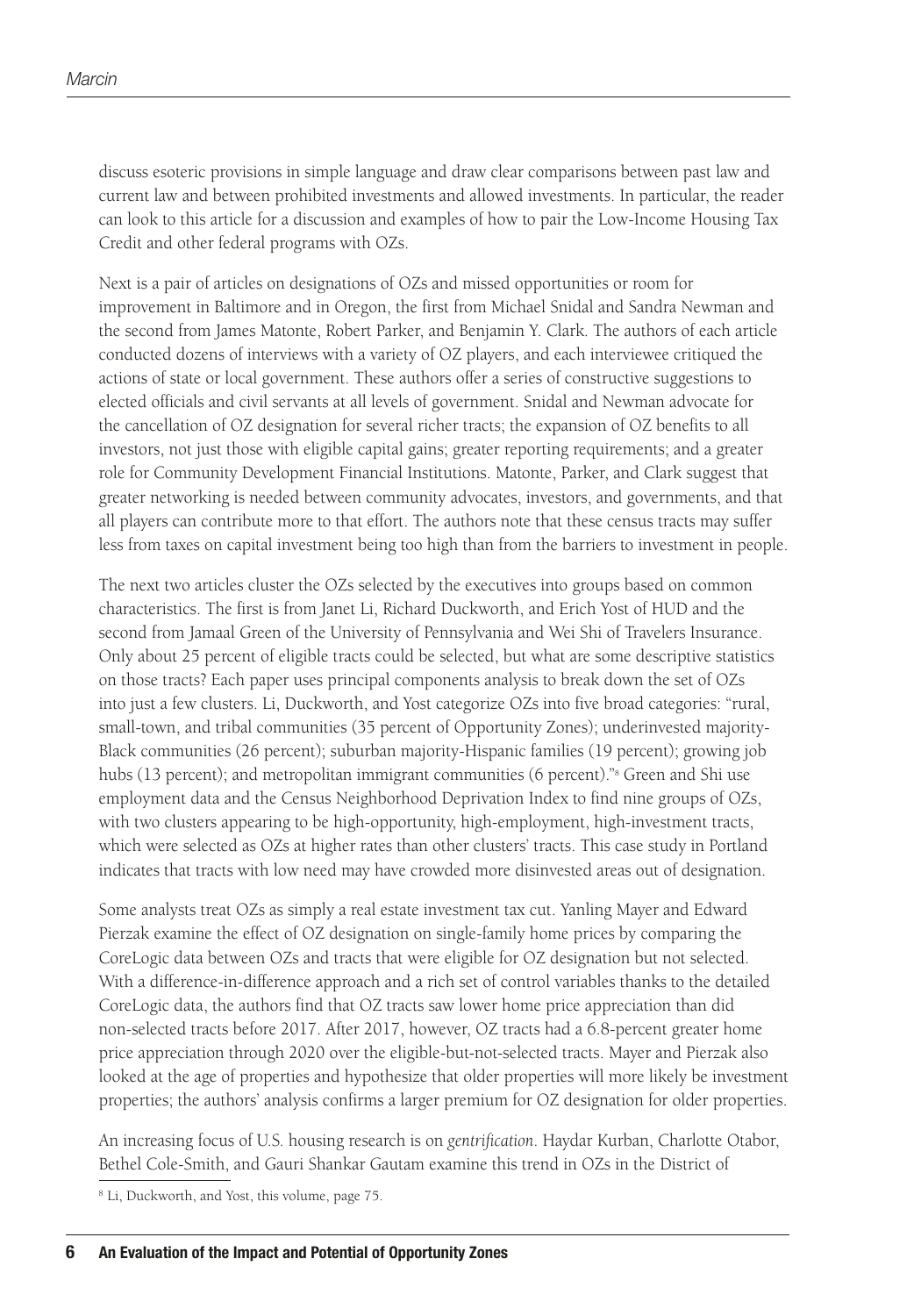Columbia. The authors define gentrification as a greater-than-average change in the percentage of tract residents older than age 25 with a bachelor's degree. They compare business and residential vacancies against their gentrification measure and try to predict where investment will occur in OZs in D.C. With D.C. government data, the authors are able to analyze migration into and out of tracts across the city—in particular, they can identify the education level and income of the residents who are coming and going. Although D.C. as a whole is gentrifying at a positive rate, most OZs do not have a gentrification score higher than the city average.

Another increasing focus of social science is the relationship between the built environment and human health. Michelle Madeley, Alexis Rourk Reyes, and Rachel Bernstein describe efforts at the Environmental Protection Agency (EPA) to create communities with healthy economies, environments, and people through OZs. The authors led the creation of an OZ Mapper tool, which allows users to easily compare the EPA data against OZ designation and other publicly available data sources. For example, they show that 65 percent of OZs contain a floodplain, and 47 percent contain impaired water sources. The article tells a story of how EPA has used the OZ Mapper to customize its approach to investing in each community. Four examples show how OZs compare with brownfields, social vulnerability, walkability, flood risks, impaired waters, and food deserts. The authors have prepared additional resources that would help communities develop a prospectus, with the goal of maximizing the positive impact of investments in those areas.

Sara Harvey explores the possibility of pairing clean energy investments, in terms of both educating a new workforce and hardware installation, with OZs. The article examines existing anchor institutions and community solar installations and comes up with a series of recommendations for realizing the potential that OZs have for this industry.

Finally, practitioners may profit from Joseph Fraker's contribution, which looks at some recent local attempts to redraw census tract boundaries to expand the areas eligible for OZ investment. Although OZs were drawn based on census tracts as defined at the time of enactment of the TCJA in 2017, whether tract boundary changes would imply OZ boundary changes was not fully clear. After a period of confusion and attempts by interested parties to have their preferred areas drawn into existing OZs, regulators clarified that the boundaries of OZs would stay the same forever, even if the tract that they were based on changed its boundaries in 2020. Fraker reviews the history of the tract as a unit and presents details from a case study in Baltimore County, Maryland.

# Future Research Needs

Researchers attempting national overviews of the OZ program in the near future will likely experience considerable frustration. Although IRS form 8996 requires much more granular information now than did the first draft—including the investment value by tract, specific business or property, and fund in each year—how much of that data the IRS will make available to researchers or the public is not clear at this point.

Because OZs do not have any formal stated goals or targets, many metrics will be employed by which to evaluate them. Backers of the program have called it an anti-poverty program or a racial equality program, and opponents have called it a gentrification program. Researchers will face the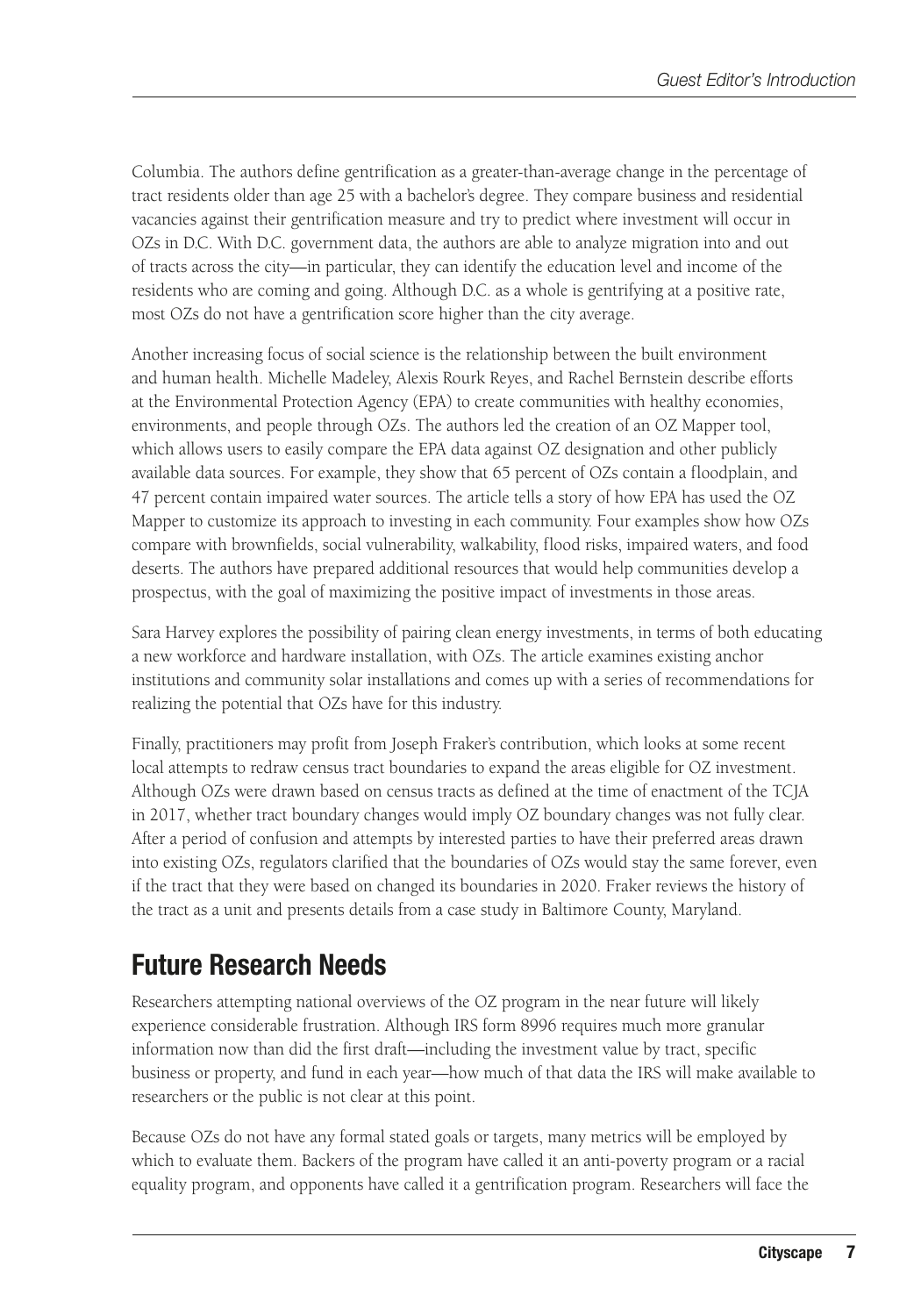typical challenges to determining program impact: designation is not random, states treat OZs differently, OZs are on different trend paths before designation, and federal and state governments are actively interfering in a clean evaluation by adding additional incentives or spending to some OZs. The country will owe a great debt to analysts who can overcome those challenges.

#### **Acknowledgments**

I would like to thank Alfonso Costa, Jr., every member of the HUD OZ Task Force and HUD OZ Work Group, Paige Esterkin, and Spencer Chretien for their work on OZs; Alastair McFarlane and Todd Richardson for their faith in me; Mark Shroder for guidance on this issue and all previous OZ publications; and Mike Hollar, Chelo de Venecia, Yves Djoko, Janet Li, Richard Duckworth, and Christian Kincaid for their cooperation. I would like to acknowledge the work of the Program Monitoring and Research Division for their assistance in many OZ mapping projects, especially John Huggins, Rob Renner, Alex Din, Jacquie Bachand, and Ted Payne. I thank Erich Yost for an infinite stream of OZ enthusiasm. I thank all of the authors of articles in this symposium for their efforts and for their patience with the process. I reviewed all papers myself, but I do thank Brian Stromberg for helpfully discussing one paper that was fairly far outside my area of expertise. Finally, I thank my wife for making telework easier, and I thank my wonderful daughter, who was born in an Opportunity Zone in 2020; whether this event was affected by the tract's designation is unclear.

#### **Guest Editor**

Daniel Marcin is a senior financial economist in the Economic Modeling and Analytics Division, Office of Enterprise Risk, Government National Mortgage Association (Ginnie Mae), a wholly owned corporation of the U.S. Department of Housing and Urban Development. From 2018 to 2020, he was an economist in the Public Finance and Regulatory Analysis Division, Office of Policy Development and Research at HUD, where he also served as the nonpolitical lead on the OZ Work Group. He can be reached by email at [daniel.s.marcin@hud.gov](mailto:daniel.s.marcin@hud.gov) or by phone at 202–402–2967.

#### **References**

Bernstein, Jared, and Kevin Hassett. 2015. *Unlocking Private Capital to Facilitate Economic Growth in Distressed Areas*. Washington, D.C.: Economic Innovation Group. [https://eig.org/wp-content/](https://eig.org/wp-content/uploads/2015/04/Unlocking-Private-Capital-to-Facilitate-Growth.pdf) [uploads/2015/04/Unlocking-Private-Capital-to-Facilitate-Growth.pdf](https://eig.org/wp-content/uploads/2015/04/Unlocking-Private-Capital-to-Facilitate-Growth.pdf).

Community Development Financial Institutions Fund. n.d. "Opportunity Zones Resources." Washington, D.C.: U.S. Department of the Treasury. <https://www.cdfifund.gov/opportunity-zones>.

Internal Revenue Service (IRS). 2021a. "Invest in a Qualified Opportunity Fund." [https://www.irs.](https://www.irs.gov/credits-deductions/businesses/invest-in-a-qualified-opportunity-fund) [gov/credits-deductions/businesses/invest-in-a-qualified-opportunity-fund.](https://www.irs.gov/credits-deductions/businesses/invest-in-a-qualified-opportunity-fund)